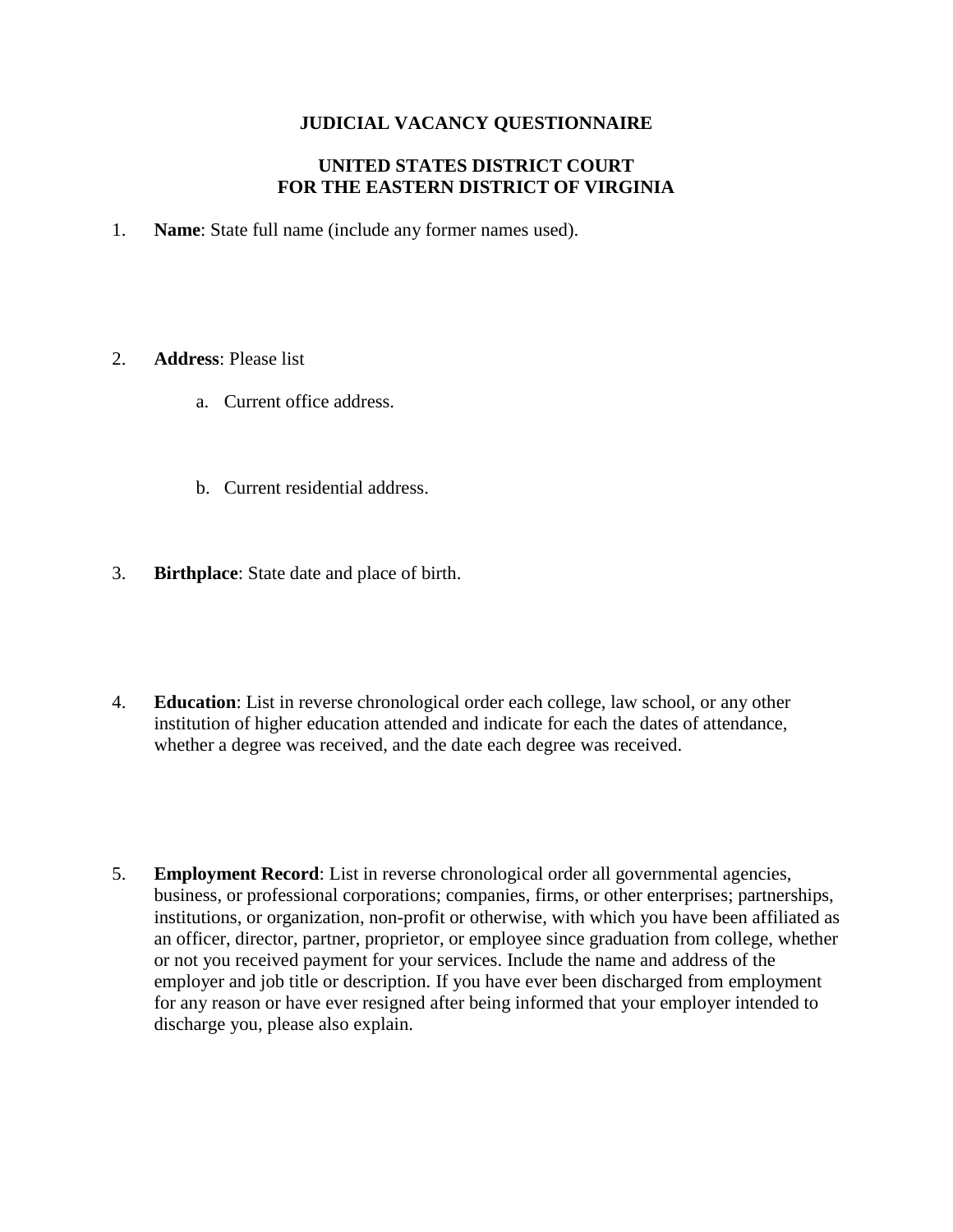- 6. **Military Service and Draft Status**: Identify any service in the U.S. Military, including dates of service, branch of service, rank or rate, serial number (if different from social security number), and type of discharge received, and whether you have registered for selective service.
- 7. **Honors and Awards**: List any scholarships, fellowships, honorary degrees, academic or professional honors, honorary society memberships, military awards, and any other special recognition for outstanding service or achievement.
- 8. **Bar Associations**: List all bar associations or legal or judicial-related committees, selection panels or conferences of which you are or have been a member, and give the titles and dates of any offices which you have held in such groups.

## 9. **Bar and Court Admission(s)**:

- a. When were you admitted to practice law in Virginia?
- b. Are you admitted to practice law in other states? If so, give the names of such states and dates of admission. Please explain the reason for any lapse in membership.
- c. List all courts in which you have been admitted to practice, including dates of admission and any lapses in membership. Please explain the reason or any lapse in membership. Give the same information for administrative bodies that require special admission to practice.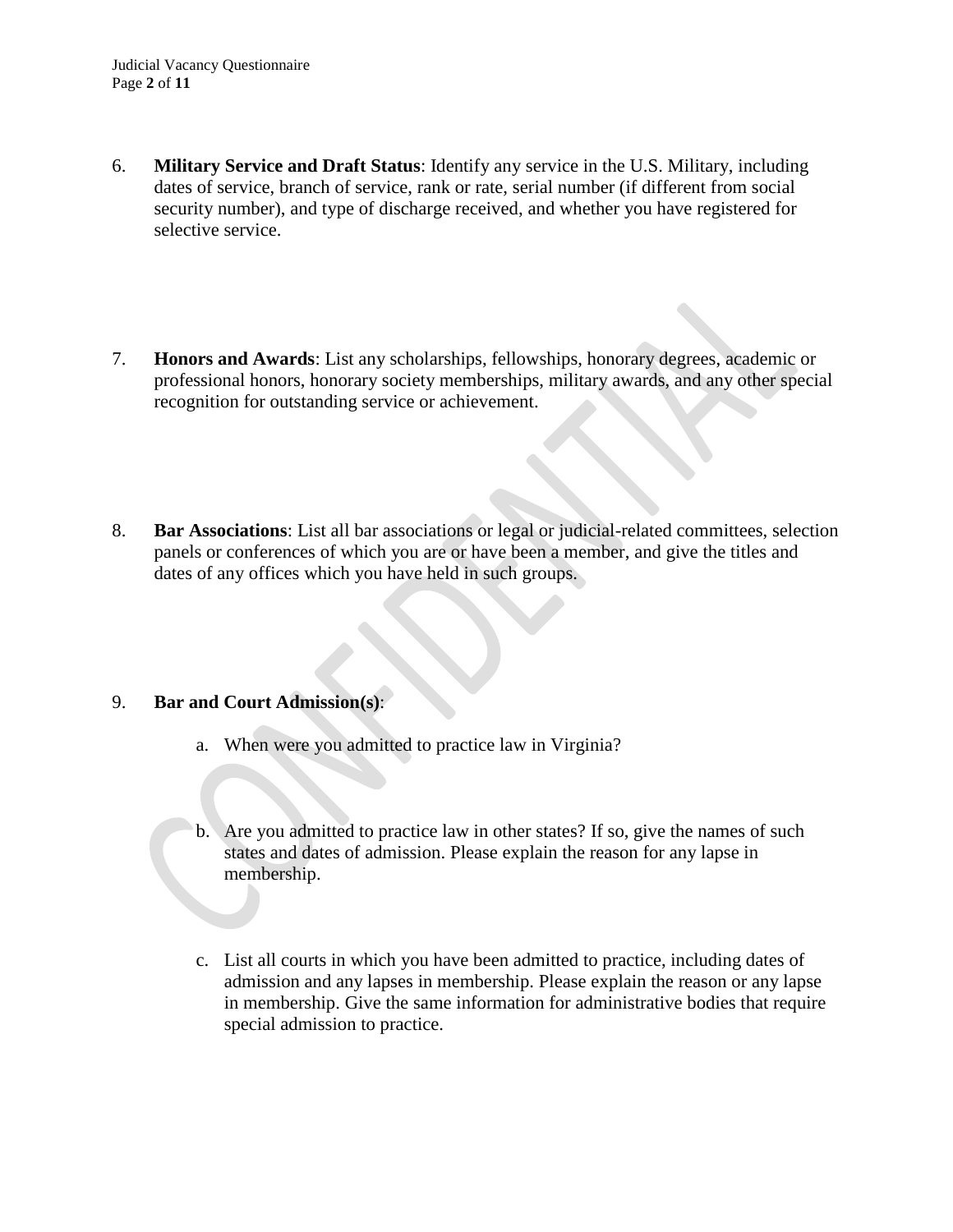Judicial Vacancy Questionnaire Page **3** of **11**

- 10. **Are you actively engaged in the practice of law at the present time? If you are connected with a law firm, a corporate law department, or a governmental agency, please state its name and indicate the nature and duration of your relationship.**
- 11. **If in the past you have practiced in other localities or have been connected with other law firms, corporate law departments or governmental agencies, please give the particulars, including the locations, the names of the firms, corporate law departments, or agencies and your relationships thereto, and the relevant dates. Indicate also any period in the past during which you practiced alone.**
- 12. **What is/was the general character of your practice? If the nature of your practice has been substantially different at any time in the past, give the details, including the character of such and the periods involved.**

- Criminal? Tort? Real estate? [litigation] Corporate? Trusts & estates? [litigation] Domestic relations? Labor relations? Business and IP litigation? Other (specify)?
- a. What percentage of your legal practice is/was:

b. Do/Did you regularly appear in court (while a practicing attorney)?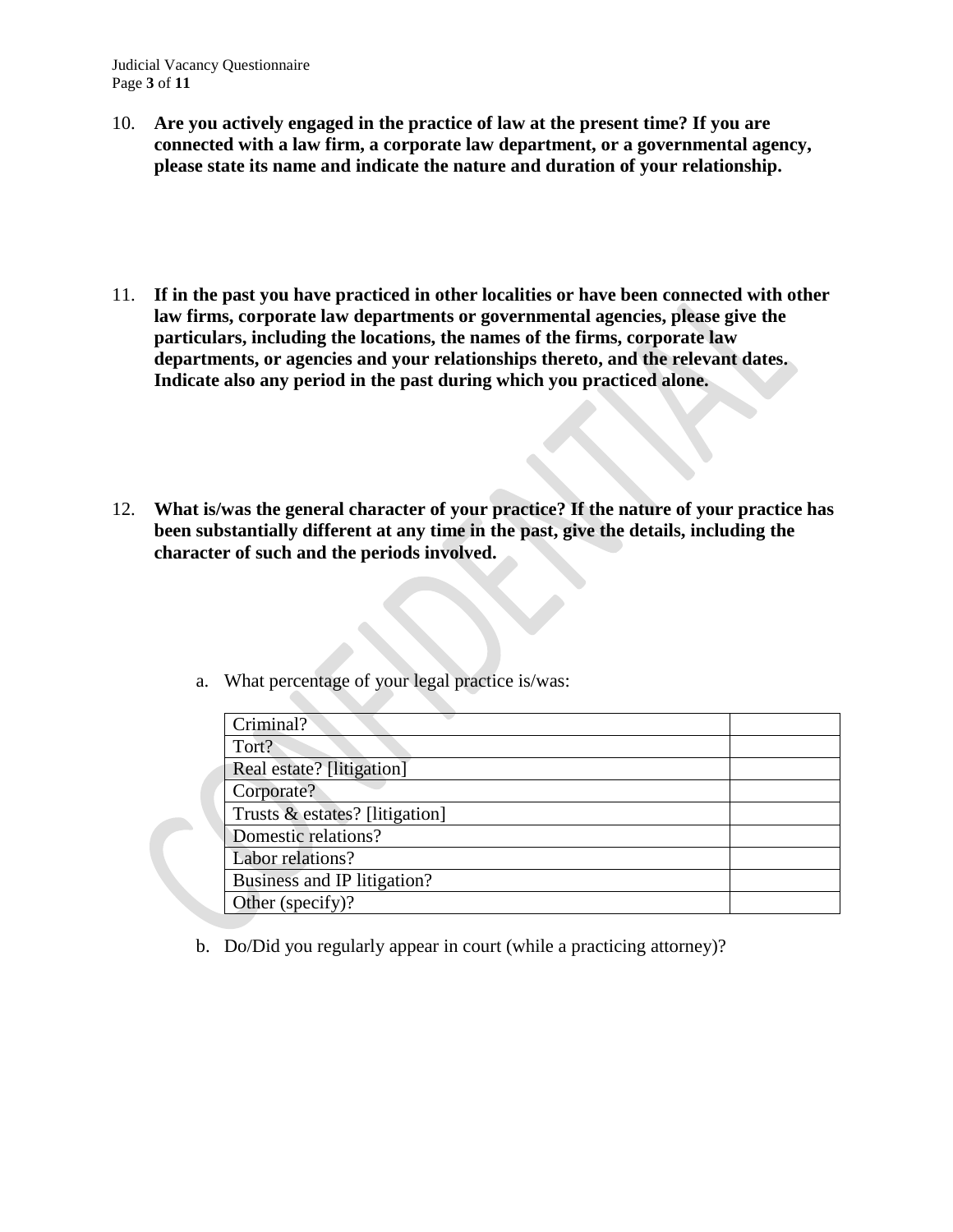#### 13. **What percentage of your appearance in the last five years of your practice was in**:

| Federal courts?                                               |  |
|---------------------------------------------------------------|--|
| State courts of record?                                       |  |
| State or federal administrative agency proceedings? (specify) |  |
| Other courts? (specify)                                       |  |

14. **Memberships**: List all professional, business, fraternal, scholarly, civic, charitable, or other organizations, other than those listed in response to Questions 8 or 9 to which you belong, or to which you have belonged, since graduation from law school. Provide dates of membership or participation, and any office you held. Include clubs, working groups, advisory or editorial boards, panels, committees, conferences, or publications.

# 15. **Published Writings and Public Statements**:

- a. List the titles, publishers, and dates of books, articles, reports, letters to the editor, editorial pieces, or other published material you have written or edited, including material published only on the internet. Supply a copy of all published material.
- b. Supply a copy of any reports, memoranda, or policy statements you prepared or contributed in the preparation of on behalf of any bar association, committee, conference, or organization of which you were or are a member. If you do not have a copy of a report, memorandum or policy statement, give the name and address of the organization that issued it, the date of the document, and a summary of its subject matter.
- c. Provide a copy or transcript of any print or broadcast media that interviewed or quoted you in any publication or transmission for distribution.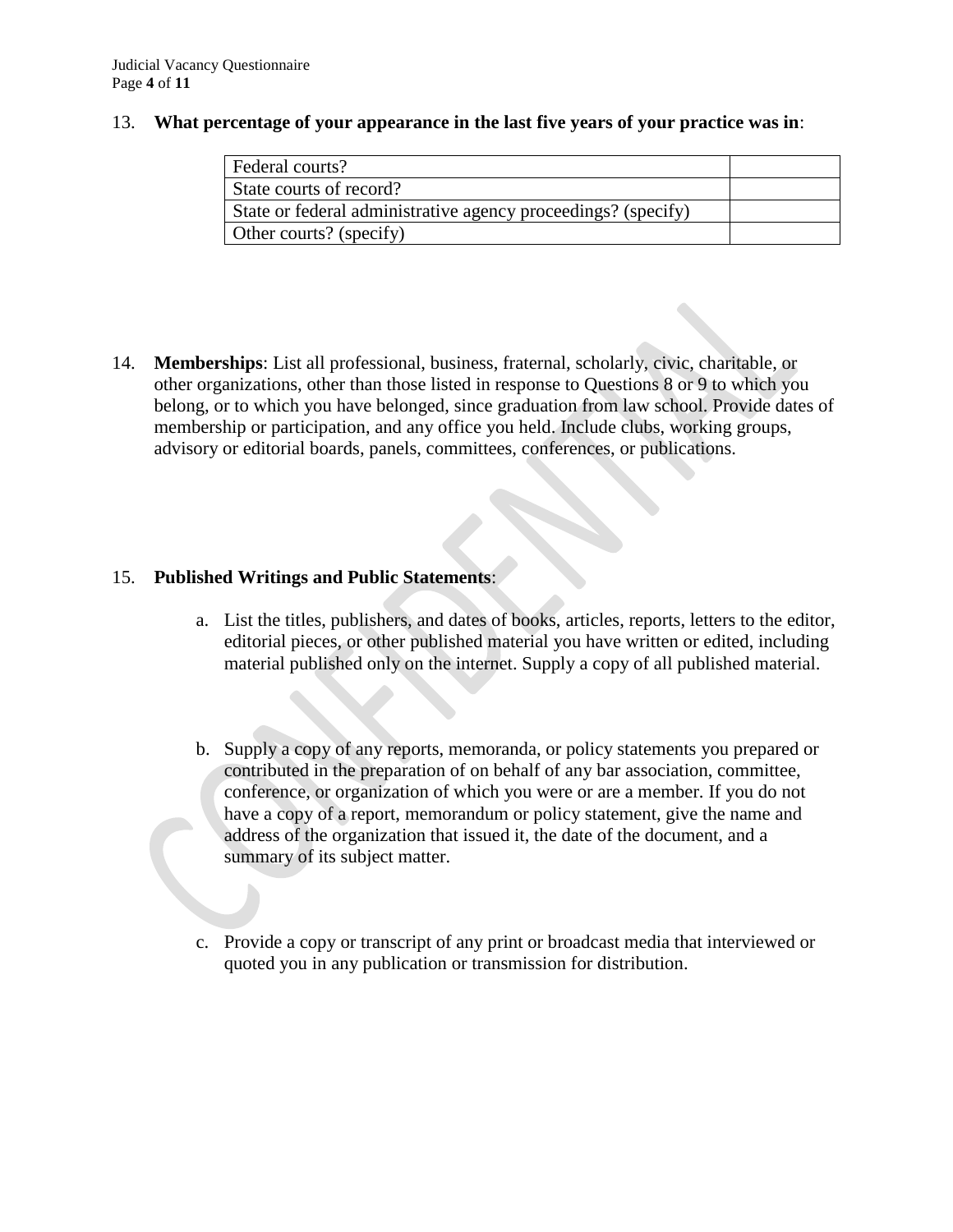Judicial Vacancy Questionnaire Page **5** of **11**

- 16. **Public Office, Political Activities, and Affiliations**: List chronologically any public offices you have held, other that judicial offices, including the terms of service and whether such positions were elected or appointed. If appointed, please include the name of the individual who appointed you. Also, state chronologically any unsuccessful candidacies you have had for elective office or unsuccessful nominations for appointed office. Finally, list any positions held, whether compensated or not, with a national, state, or local political party organization.
- 17. **Litigation**: Describe the ten (10) most significant litigated matters which you personally handled, whether or not you were the attorney of record. Give the citations, if the cases were reported, and the docket number and date if unreported. Give a capsule summary of the substance of each case. Identify the party or parties whom you represented; describe in detail the nature of your participation in the litigation and the final disposition of the case. Also state as to each case:
	- a. the date of representation;
	- b. the name of the court and the name of the judge or judges before whom the case was litigated; and
	- c. the individual names, addresses, and telephone numbers of co-counsel and of principal counsel for each of the other parties.

18. **Legal Activities**: Describe the most significant legal activities you have pursued, including significant litigation which did not progress to trial or legal matters that did not involve litigation. Describe fully the nature of your participation in these activities. List any client(s) or organization(s) for whom you performed lobbying activities and describe the lobbying activities you performed on behalf of such client(s) or organizations(s). (Note: As to any facts requested in this question, please omit any information protected by the attorney-client privilege.)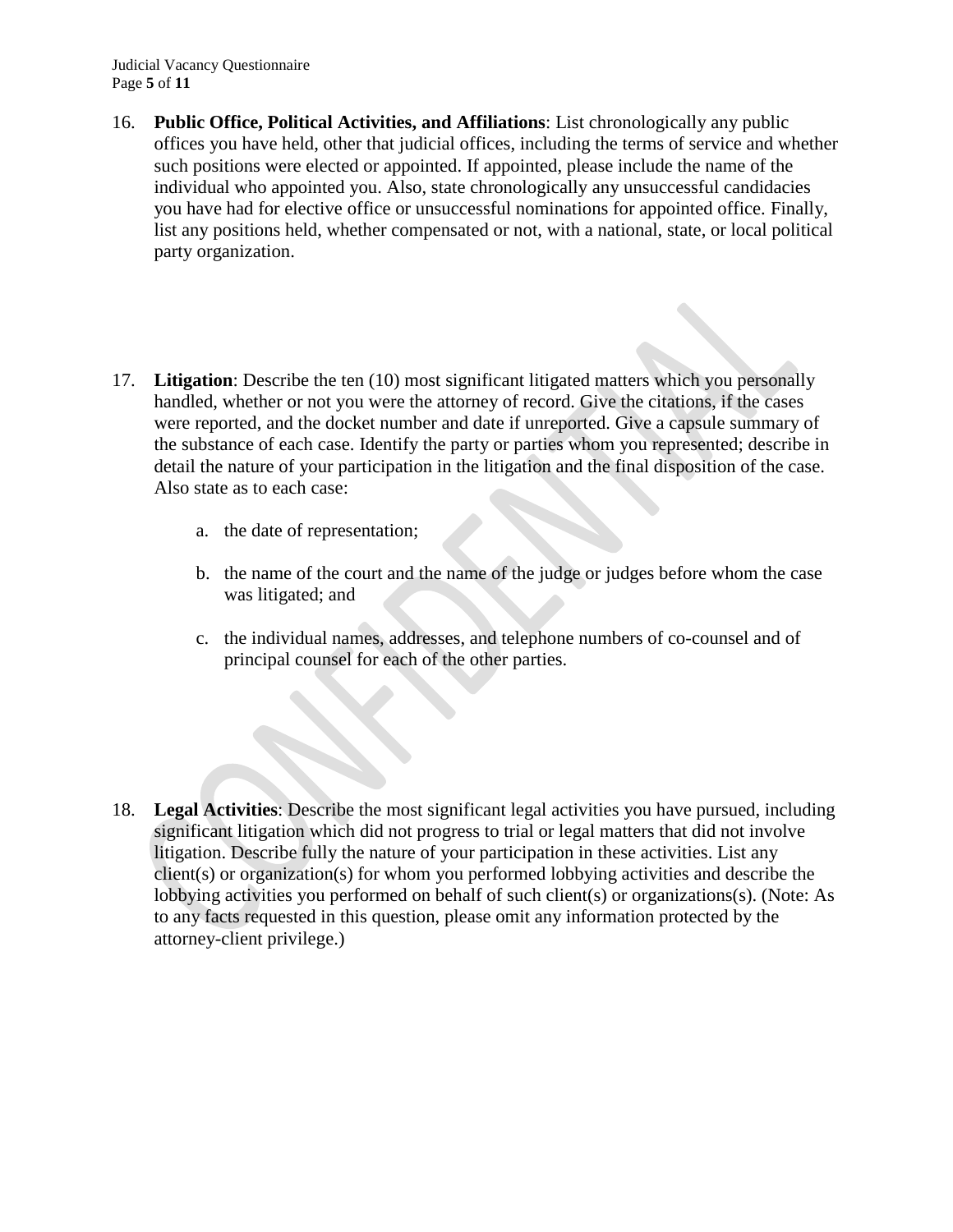Judicial Vacancy Questionnaire Page **6** of **11**

- 19. **Teaching**: What courses have you taught? For each course, state the title, the institution at which you taught the course, the years in which you taught the course, and describe briefly the subject matter of the course and the major topics taught. If you have a syllabus of each course, provide a copy.
- 20. **Deferred Income/Future Benefits**: List the sources, amounts and dates of all anticipated receipts from deferred income arrangements, stock, options, uncompleted contracts and other future benefits which you expect to derive from previous business relationships, professional services, firm memberships, former employers, clients or customers. Describe the arrangements you have made to be compensated in the future for any financial or business interest.
- 21. **Outside Commitments During Service**: Do you have any plans, commitments, or agreements to pursue outside employment, with or without compensation, during your service? If so, explain.
- 22. **Sources of Income**: List sources and amounts of all income received during the calendar year preceding your nomination and for the current calendar year, including all salaries, fees, dividends, interest, gifts, rents, royalties, licensing fees, honoraria, and other items exceeding \$500 or more (if you prefer to do so, copies of the financial disclosure report, required by the Ethics in Government Act of 1978, may be substituted here).
- 23. **Statement of Net Worth**: Please complete the attached financial net worth statement in detail (add schedules as called for).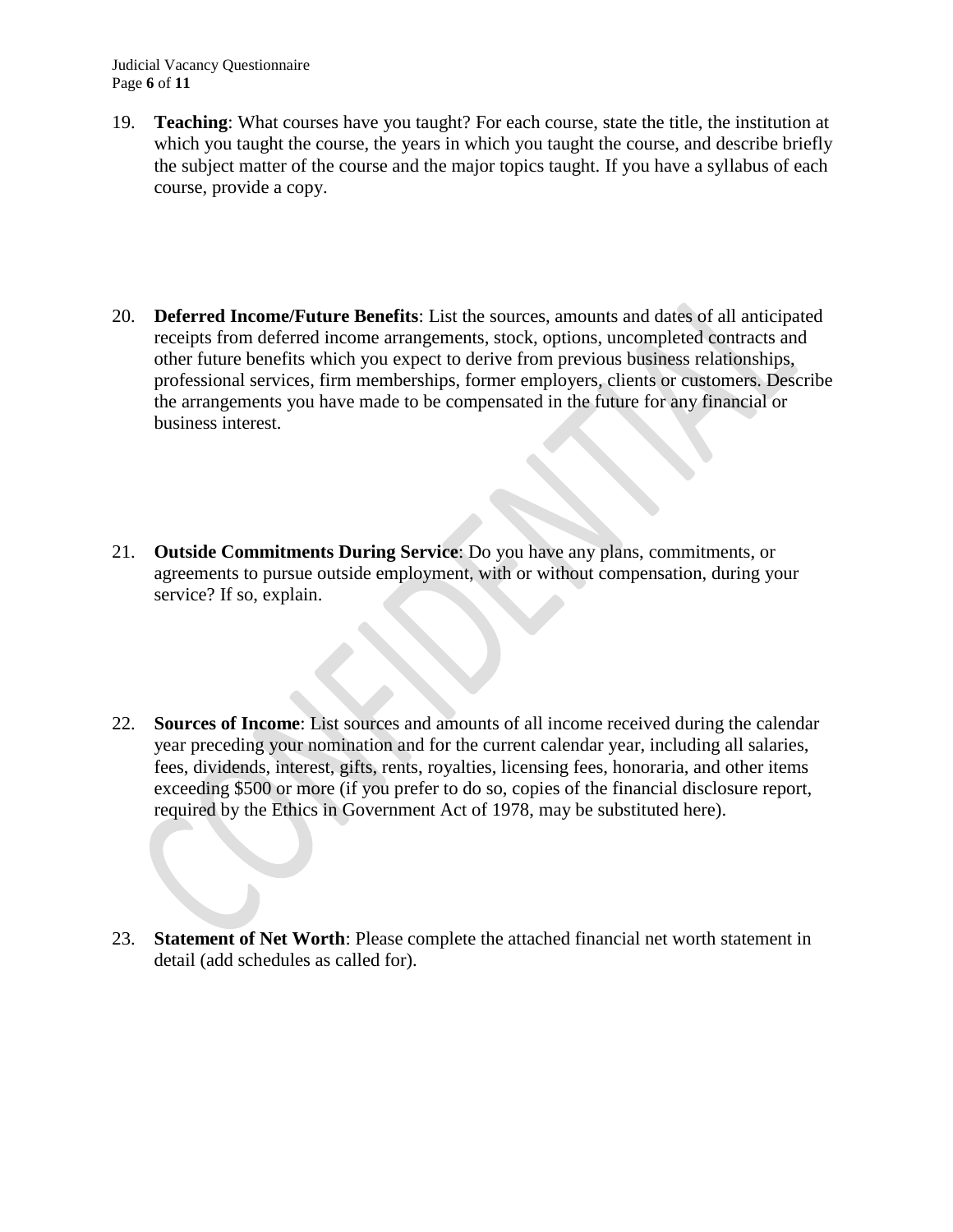#### 24. **Bankruptcy and Tax Information**: Provide information for yourself and your spouse.

- a. Have you and your spouse filed and paid all taxes (federal, state, and local) as of the present date? Indicate if you filed "married filing separately."
- b. Have you ever made any back tax payments? If so, please provide full details.
- c. Has a tax lien or other collection procedure(s) ever been instituted against you or your spouse by federal, state, or local authorities? If so, provide full details.
- d. Have you or your spouse ever been the subject of any audit, investigation, or inquiry for federal, state, or local taxes? If so, provide full details.
- e. Have you or your spouse ever declared bankruptcy? If so, provide full details.

## 25. **Potential Conflicts of Interest**:

- a. Identify the family members or other persons, parties, affiliations, pending and categories of litigation, financial arrangements, or other factors that are likely to present potential conflicts-of-interest when you first assume the position to which you have been nominated. Explain how you would address any such conflict if it were to arise.
- b. Explain how you will resolve any potential conflict of interest, including the procedure you will follow in determining these areas of concern.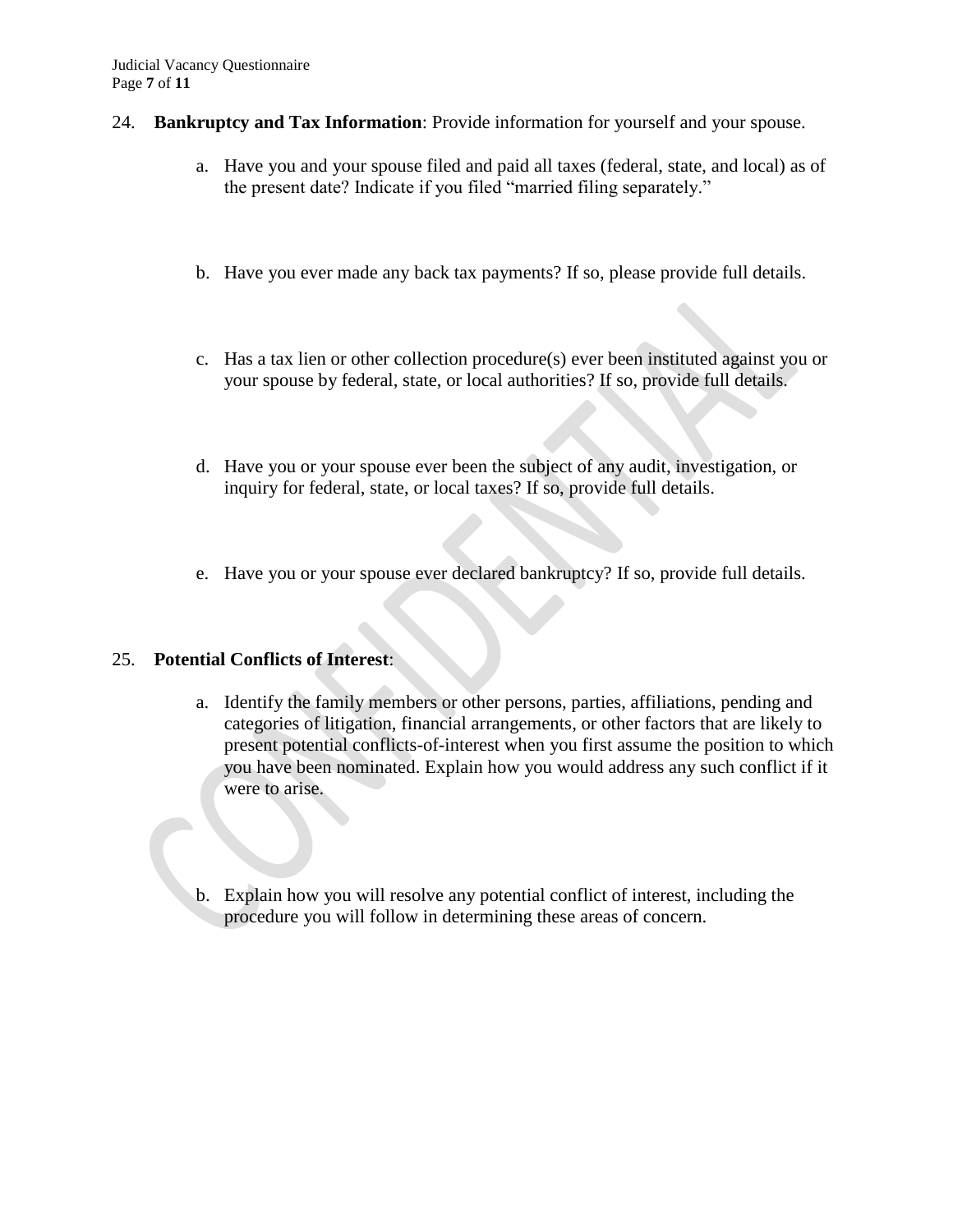#### 26. **Past Investigations and Complaints**:

- a. Sate whether, to your knowledge, you or any organization of which you were or are an officer, director, or active participant at a relevant time has ever been under federal, state, or local investigation for a possible violation of any civil or criminal statute or administrative agency regulation. If so, provide full details.
- b. Have you ever been the subject of a complaint to any court, administrative agency, bar association, disciplinary committee, or other professional group for a breach of ethics, unprofessional conduct, or a violation of any rule of practice? If so, provide full details.
- 27. **Party to Civil Legal or Administrative Proceedings**: State whether you, or any business of which you are or were an officer at a relevant time, have ever been a party or otherwise involved as a party in any civil, legal or administrative proceedings. If so, describe in detail the nature of your participation in the litigation and the final disposition of the case. Include all proceedings in which you were party in interest. If you are or were a party as part of a partnership, include only if you were involved in a personal, managerial, or supervisory capacity.
- 28. **Prior Arrests**: Have you ever been arrested for, charged with, or convicted of a crime, other than a minor traffic violation, that is reflected in a record available to the public? If so, provide the relevant dates of arrest, charge and disposition, and describe the particulars of the offense.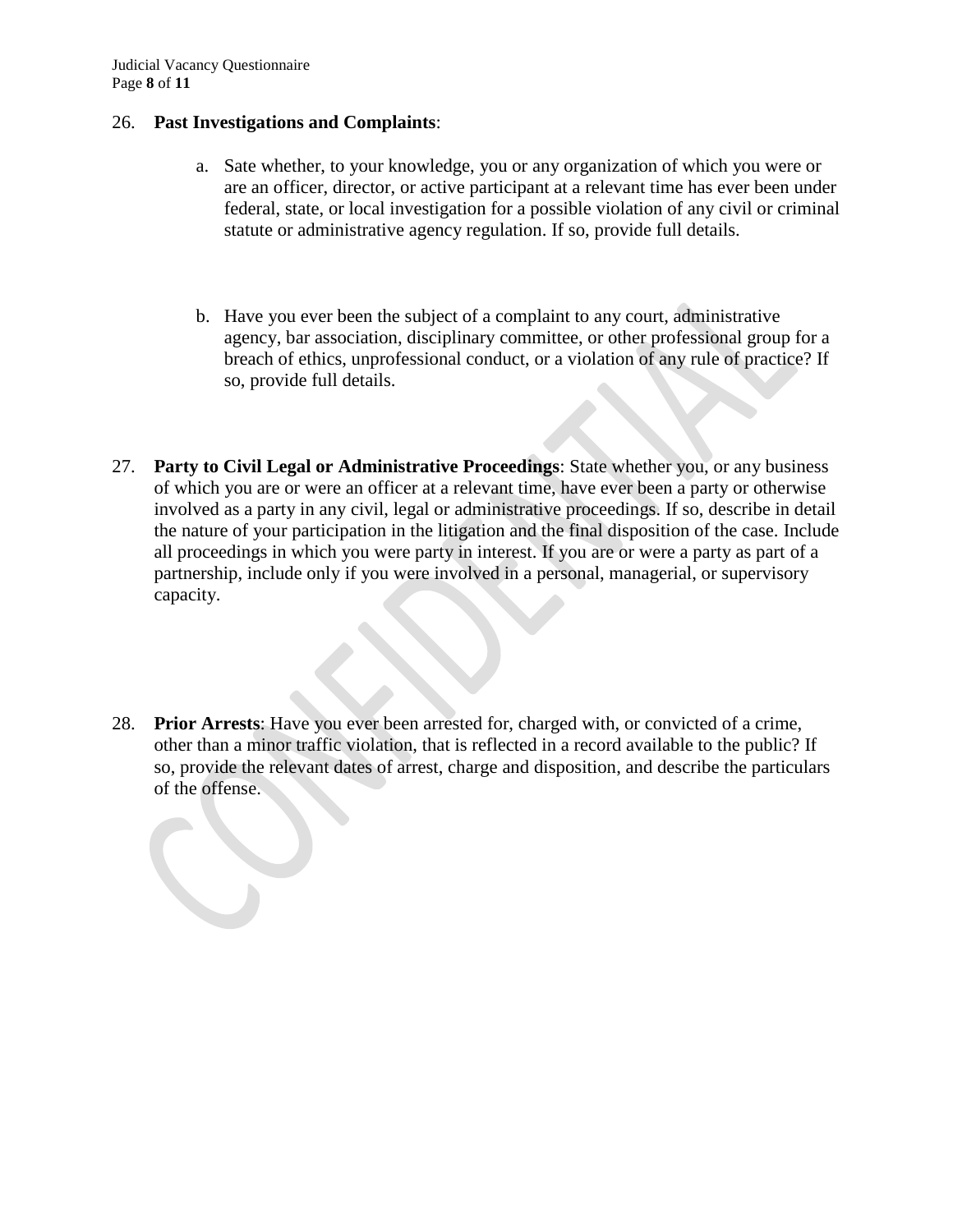Judicial Vacancy Questionnaire Page **9** of **11**

#### 29. **Health**:

- a. What is the present state of your health?
- b. List the date of your last physical examination.
- c. Have you ever been treated for or had any problem with alcoholism or any related condition associated with consumption of alcoholic beverages or any other form of drug addiction or dependence? If so, give details.
- 30. **Pro Bono Work**: An ethical consideration under Canon 2 of the American Bar Association's Code of Professional Responsibility calls for "every lawyer, regardless of professional prominence or professional workload, to find some time to participate in serving the disadvantaged." Describe what you have done to fulfill these responsibilities, listing specific instances and the amount of time devoted to each. If you are not an attorney, please use this opportunity to report significant charitable and volunteer work you may have done.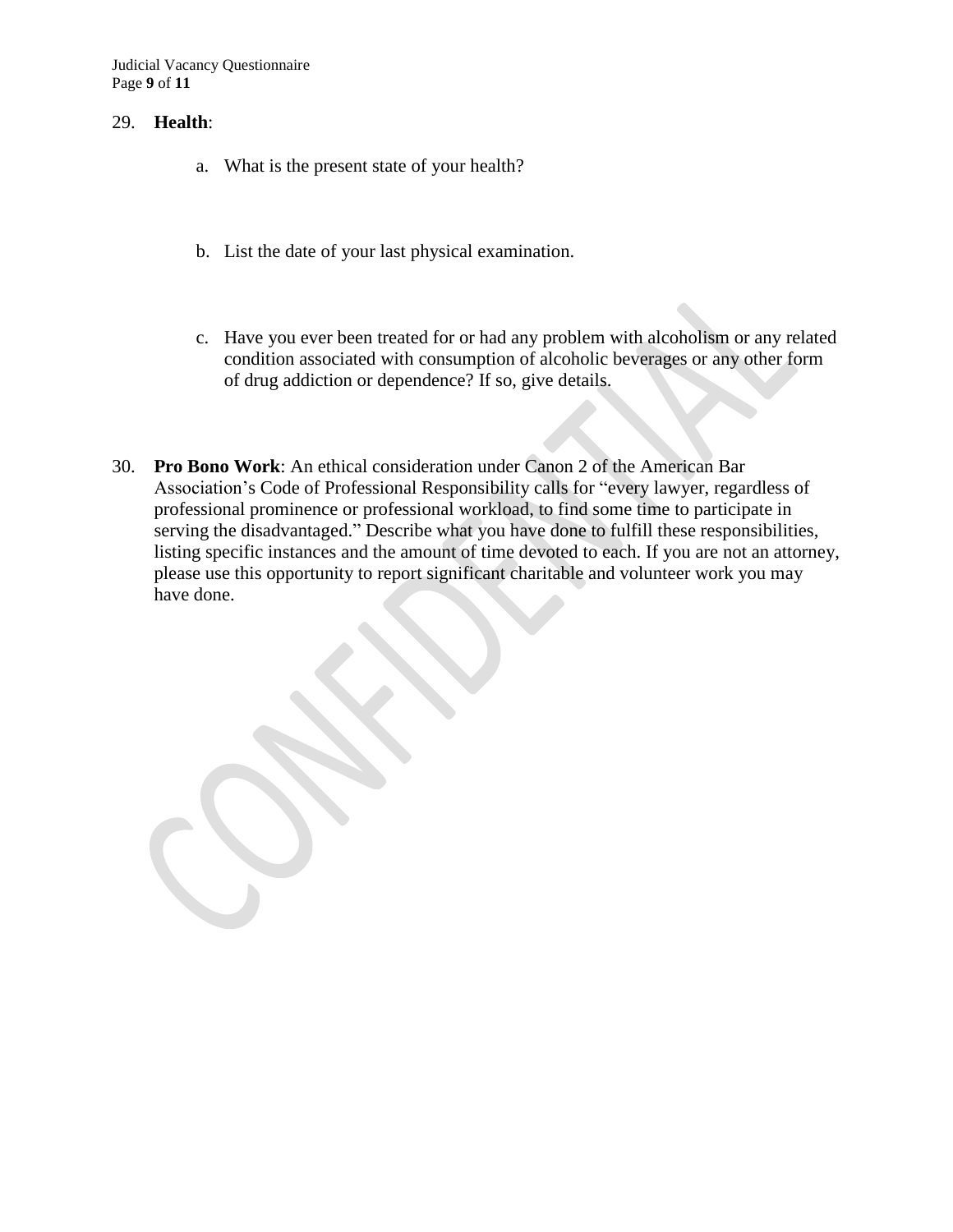# **FINANCIAL STATEMENT NET WORTH**

\_\_\_\_

Provide a complete, current financial net worth statement which itemizes in detail all assets (including bank accounts, real estate, securities, trusts, investments, and other financial holdings) all liabilities (including debts, mortgages, loans, and other financial obligations) of yourself, your spouse, and other immediate members of your household.

| <b>ASSETS</b>                           | <b>LIABILITIES</b>                                  |
|-----------------------------------------|-----------------------------------------------------|
| Cash on hand and in banks               | Notes payable to banks-secured                      |
| U.S. Government securities-add schedule | Notes payable to banks-unsecured                    |
| Listed securities (add schedule)        | Notes payable to relatives                          |
| Unlisted securities (add schedule)      | Notes payable to others                             |
| Accounts and notes receivable:          | Unpaid income tax                                   |
| Due from relatives and friends          | Other unpaid income and interest                    |
| Doubtful                                | Real estate mortgages payable (add<br>schedule)     |
| Real estate owned (add schedule)        | Chattel mortgages and other liens payable           |
| Real estate mortgages receivable        | Other debts (itemize):                              |
| Autos and other personal property       |                                                     |
| Cash value-life insurance               |                                                     |
| Other assets itemize:                   |                                                     |
|                                         |                                                     |
|                                         |                                                     |
|                                         | <b>Total liabilities</b>                            |
|                                         | Net Worth                                           |
| <b>Total Assets</b>                     | Total liabilities and net worth                     |
| <b>CONTINGENT LIABILITIES</b>           | <b>GENERAL INFORMATION</b>                          |
| As endorser, comaker, or guarantor      | Are any assets pledge? (add schedule)               |
| On leases or contracts                  | Are you defendant in any suits or legal<br>actions? |
| Legal Claims                            | Have you ever taken bankruptcy                      |
| Provision for Federal Income Tax        |                                                     |
| Other special debt                      |                                                     |
|                                         |                                                     |